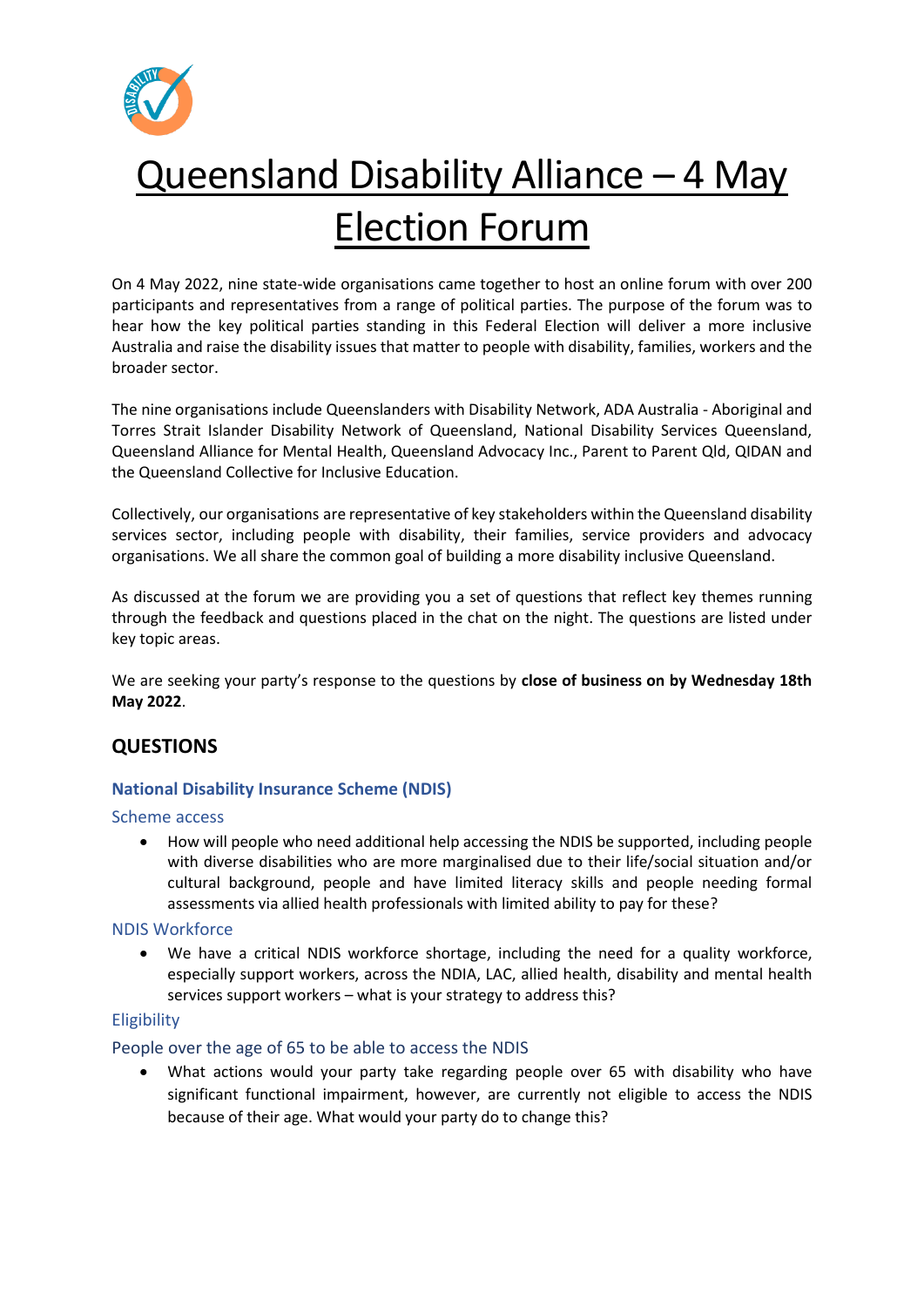

#### NDIS Plans

• Feedback is that NDIS plans are being reduced both in funding and support levels, that professional reports do not appear to be considered in plan review decisions re NDIS funding and that some NDIA Planners undertaking planning meetings lack appropriate experience. How will you improve the experience and outcomes for NDIS participants?

## Administrative Appeals Tribunal (AAT)

• People with disability and their families are experiencing a range of challenges in taking appeals to the AAT – how will you ensure that NDIS participants have access to appropriate levels of support?

## General NDIS Questions

- How will your party implement recommendations from previous reviews to improve overall scheme effectiveness, including cost-effectiveness and individual outcomes for participants?
- What commitments will your party make to continue to co-design and consult with people with disability, families, and the broader disability sector to deliver integration across disability and mainstream services?

#### **Information, linkages and capacity building and peer support**

• Will your party commit to continued funding for Information, Linkages and Capacity Building initiatives, for example, peer support models and leadership approaches? This is an essential component of the NDIS which focuses upon building individual and broad community services' capacity, towards better inclusion of people with disability.

## **For people with disability not eligible for the NDIS who are experiencing gaps in services and supports**

• How will you ensure support to people with disability who are not eligible to access the NDIS including older persons and people with complex health conditions and significant functional impairments?

#### **Disaster and emergency – people with disability**

• People with disability experience a range of additional barriers before, during and after a disaster. How will your party ensure people with disability are leading in disaster planning – including their own plans; disability and community services can better support people to get continued supports, and emergency and disaster services build their capacity and confidence to better respond to people with diverse disabilities, so we don't leave any Australian behind before, during and after?

#### **Digital Divide**

• How will you make sure people with disability can get digital devices and increase people's digital literacy so they can use the devices to get essential services – like doctors' appointments, allied health services, groceries, medications, etc.

#### **Inclusive Education**

• How will you move away from segregated education and deliver on inclusive education?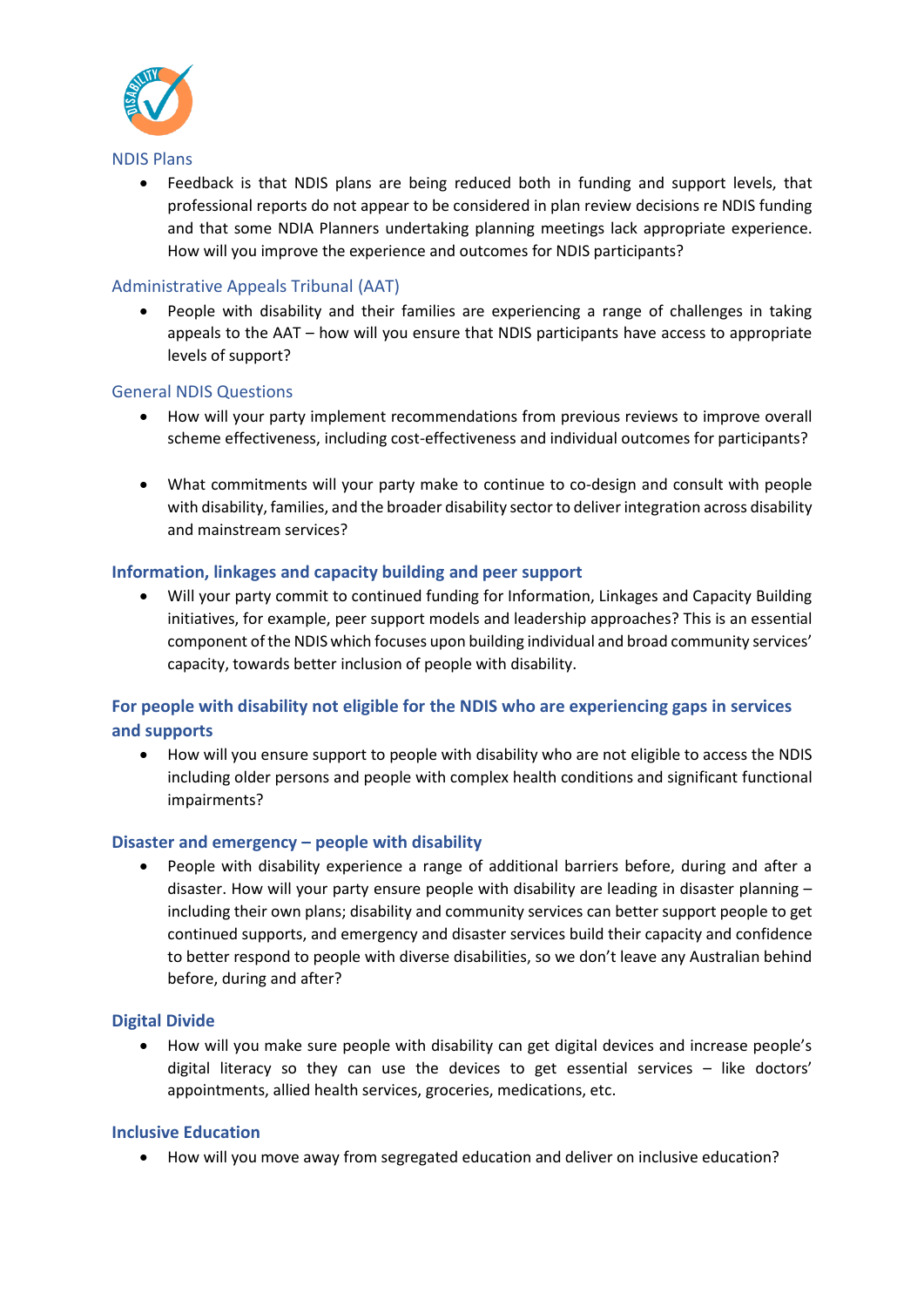

#### **Employment**

• How will you ensure that the National Disability Strategy can achieve its goals to improve employment rates of people with disability, and that the services can deliver outcomes?

#### **Health**

- How can we improve access to health, disability, and mental health services particularly in rural and remote areas of our state?
- What will you do to improve access to dental services for people with disability?
- How will you make mental health care more affordable and more accessible? What will be your strategic approach?

#### **Disability Advocacy**

• People with disability need access to adequate, independent advocacy across not only the NDIS and AAT processes but also mainstream services. How will you ensure increased individual and systemic advocacy support to Australians with disability?

#### **Accessible, Affordable Housing**

• How will you address accessible, affordable housing for people with disability across a broad range of services including homelessness, domestic and family violence, NDIS housing options?

#### **Disability Support Pension**

• How will you improve the rate of payment in relation to the Disability Support Pension and provisions around working arrangements that could assist with current workforce shortage issues?

#### **COVID-19**

• How will your party work to ensure that the experiences of people with disability during the COVID 19 pandemic are not repeated: including your approach to workforce vaccinations and access to testing, personal protective equipment by both people with disability and their workforce?

#### **Young people in care**

• For young people with disability who have been in foster care and child safety systems, along with adults with disability who have their children taken into these systems, how will you ensure their needs for support in these systems are addressed?

#### **National Autism Report**

• The Senate Committee on Autism has just released its final report. How will your party implement the main recommendations of the report, including commitment to a National Autism Strategy (NAS)?

## **Public Trustee Report 4 Corners – National Standard and Approach to Supported Decision Making:**

• Will your party support a national supported decision-making scheme to help people with disability make their own choices and experience more choice and control in their own lives?